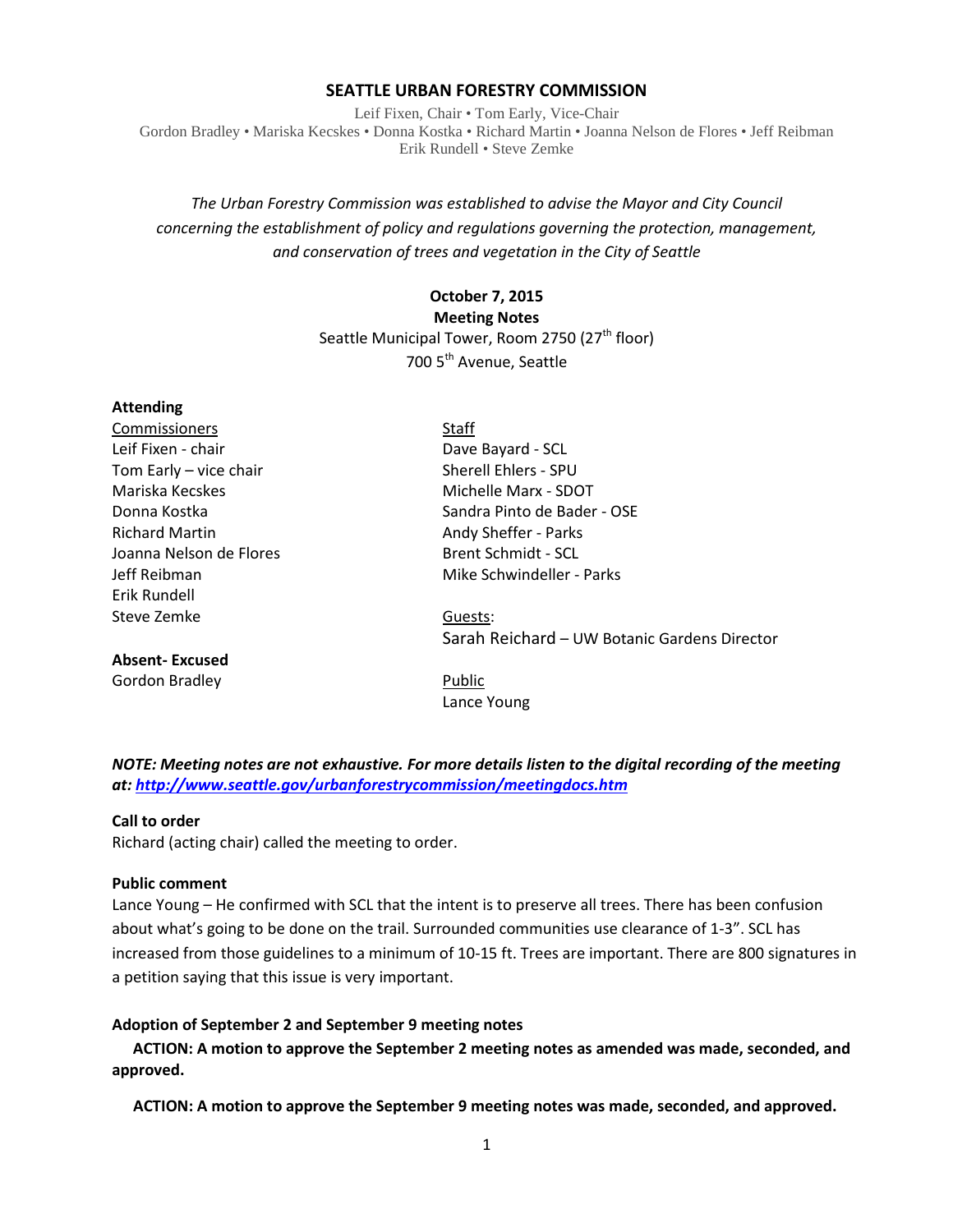#### **SCL briefing on Interurban Trail – Brent Schmidt (SCL)**

Brent Schmidt – Mr. Young has 120 ft of property adjacent to property lines that is currently providing buffer to his property. Line clearance program is pruning distribution system on a four year cycle. Brent provided his background and talked about his very qualified team of certified arborists. SCL is recognized as a TreeLINE USA utility. The utility has a large impact on the urban forest. His group is tasked with managing vegetation over 1,800 miles of distribution lines.

Brent showed an 11ft big leaf maple branch – this was growth gained in a single season. Defining a tree is difficult. There are hedges that can become tree-sized. SCL has agreed with Shoreline to protect significant trees. SCL is concerned about liability issues with their property. Brent referenced the agreement with Shoreline. They maintain the clearance for their four year pruning cycle. Transmission corridors require bigger clearances. The trail is both a Distribution and a Transmission corridor. Line clearance tree trimming can only be done by certified professionals. SCL sent out 300 letters to neighbors in the area and had three responses.

UFC Question: it's confusing to have 10ft clearance at all times. 10ft seems to be drastic pruning. If other utilities in the region don't feel they need to do that type of clearance why does SCL? Answer: Can't speak to other utilities' practices. SCL recognizes that they need to do periodic pruning. Sometimes it is drastic, because some of those trees haven't been pruned before. Moving forward there can be proactive pruning and won't need to prune as much.

UFC Question: what is the requirement to be certified to do line clearance?

Answer: If new OSHA definition comes into play nobody can touch any tree that is within 10 ft of a power line. This line of work has the highest mortality rate of all occupations. The person doing work needs to be individually certified. SCL has gone the extra mile requiring an ISA certified arborist present at all time in any given crew.

UFC question: is SCL working with all trees vs. trees of a certain size? Answer: At this point they are working on this with City of Shoreline to come to an understanding. The issue is not one about tree pruning but about tree removal.

UFC question: is SCL removing all vegetation in certain areas?

Answer: No. They are not going to remove all vegetation. Depends of what was there. In some cases there were poplars that grow very fast so it make sense to remove them when they are small. Shoreline has requirement for replacement of significant trees.

UFC question: are people requesting keeping smaller trees and bushes? Answer: Yes, and we are willing to look at that and accommodate it as long as tall trees are not planted under the power lines.

UFC comment – maybe SCL could provide guidelines for appropriate tree planting. That would help cut down on cost.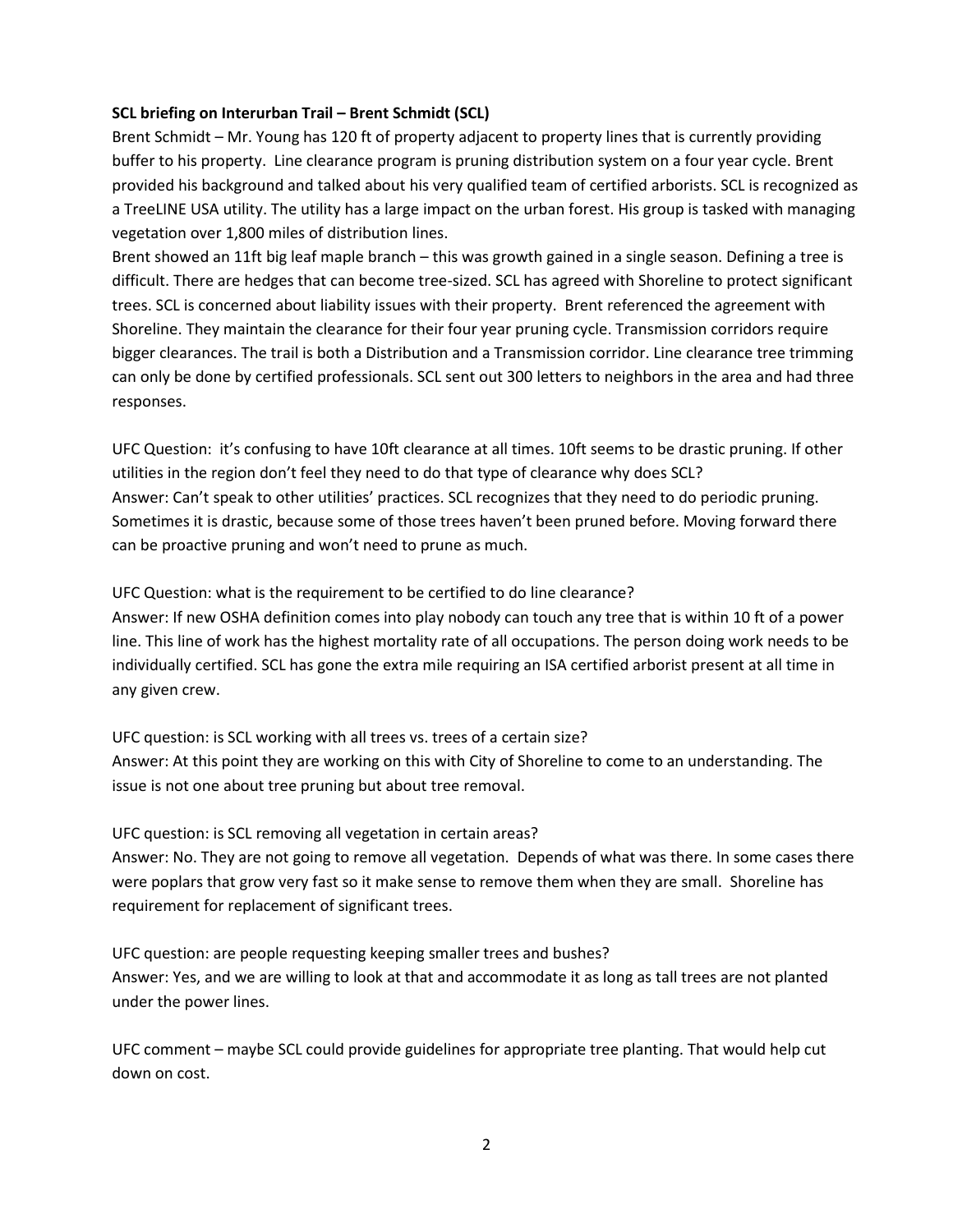# **Pedestrian Master Plan technical update – Michelle Marx (SDOT)**

Michelle Marx – is the project manager in SDOT for Pedestrian Master Plan (PMP). The PMP update scope of work includes:

- Assess plan progress
- Update data/prioritization
- Update toolbox (including incorporating Neighborhood Greenways, Low Cost sidewalks)
- Establish performance targets
- Develop implementation plan.

The updated walkability toolbox:

- New sidewalks
- Alternative/low-cost sidewalks
- Crossing improvements
- Sidewalk maintenance
- Neighborhood greenways
- Traffic calming
- Speed limit reductions
- No turn on red
- Other, new, innovative treatments (TBD)

PMP policy framework:

Plan vision: Seattle is the most walkable city in the nation

Plan goals:

- Safety: reduce the number and severity of crashes involving pedestrians
- Equity: make Seattle a more walkable city for all through equity in public engagement, service delivery, accessibility, and capital investments.
- Vibrancy: develop a connected pedestrian environment that sustains healthy communities and supports a vibrant economy.
- Health: get more people walking to improve mobility, health, and prevent disease.

Goals for updated prioritization:

- Update outdated data
- Reground methodology with plan goals
- Revise criteria to align with recent SCOT/City initiatives
- Streamline methodology where possible
	- o Separate 'signal' from 'noise'
	- o Narrow priority project list
	- o Emphasize connectivity
	- o Ground projects to 'motivating need'

Looking at the safety analysis. The safety goal is to reduce the number and severity of crashes involving pedestrians. Factors involved include:

Pedestrian collisions – serious injuries and fatalities highly weighted. Data from the last 8 years.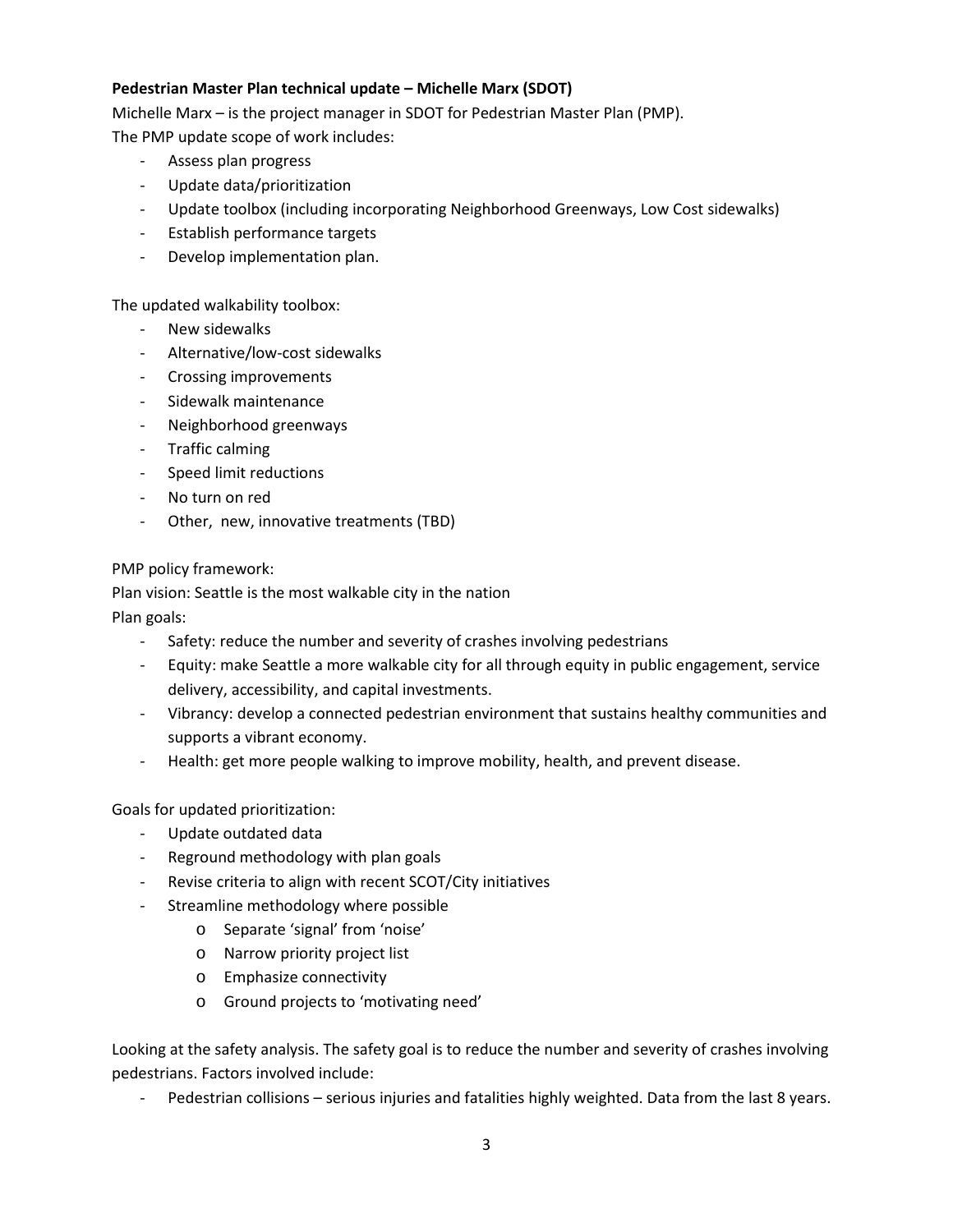- Arterial classifications proxy for volume. Majority of severe injuries occur on principal and minor arterials.
- Roadway width using # of lanes where available, and curb to curb width where number of lanes is not available.
- Signalized pedestrian crossing spacing capturing both signal-controlled intersection and signal controlled mid-block crossing opportunities.
- Speed  $-85<sup>th</sup>$  percentile speeds where available and posted speed limit where actual speed is not available.

They will look at infrastructure to aid in crossing the roadway and along the roadway.

Where they are now is asking the question on how to weigh all the factors and the elements within those factors to determine where to invest in pedestrian improvements. They are proposing using a public survey to get feedback on the factors that should guide how the City prioritizes walkability improvements (to inform weighting) and low cost sidewalk concepts and other new toolbox items. Will be releasing the survey in a couple of weeks. They'll release a draft for comment early next year.

UFC question: new toolbox items – do they include tree/sidewalk conflicts? Answer: they are already incorporating SDOT's tree-sidewalk operations plan

UFC question: adding weight to areas around schools. Kids are a vulnerable community. From a prioritization point of view there are a lot of developer driven projects that have pedestrian infrastructure. Sometimes the project just goes to the property line, would it make sense to invest on completing those projects. How much can we get into traffic calming as part of the safety piece. Answer: yes. They are evaluating volume and speed they have problematic safety locations starting to emerge in their map.

UFC question: There are areas where there are no sidewalks where it's difficult for people to walk to transit. Recommends working with Seattle school district. Sometimes kids have to walk to school bus pick up locations in areas with no sidewalks. Greenways talk about green transportation but what's missing here is that trees calm traffic and trees encourage walking. Encourage including trees as part of Greenways.

UFC comment: coordinate with SPU to install rain gardens as buffers when SDOT is improving some areas. Vulnerable communities: senior communities sometimes bump against areas that don't comply with ADA guidelines for senior communities.

Answer: revised ROWIM that had requirements that sometimes would have power poles located in the middle of the sidewalk.

UFC – how does the toolbox translate to priority areas? Answer: locational priorities are established and then look at what tools to apply.

# **Stormwater Manual update – Sherell Ehlers (SPU)**

Sherell Ehlers has talked to the UFC in the past. She already talked about the Code changes. The Manual talks about how to implement the code.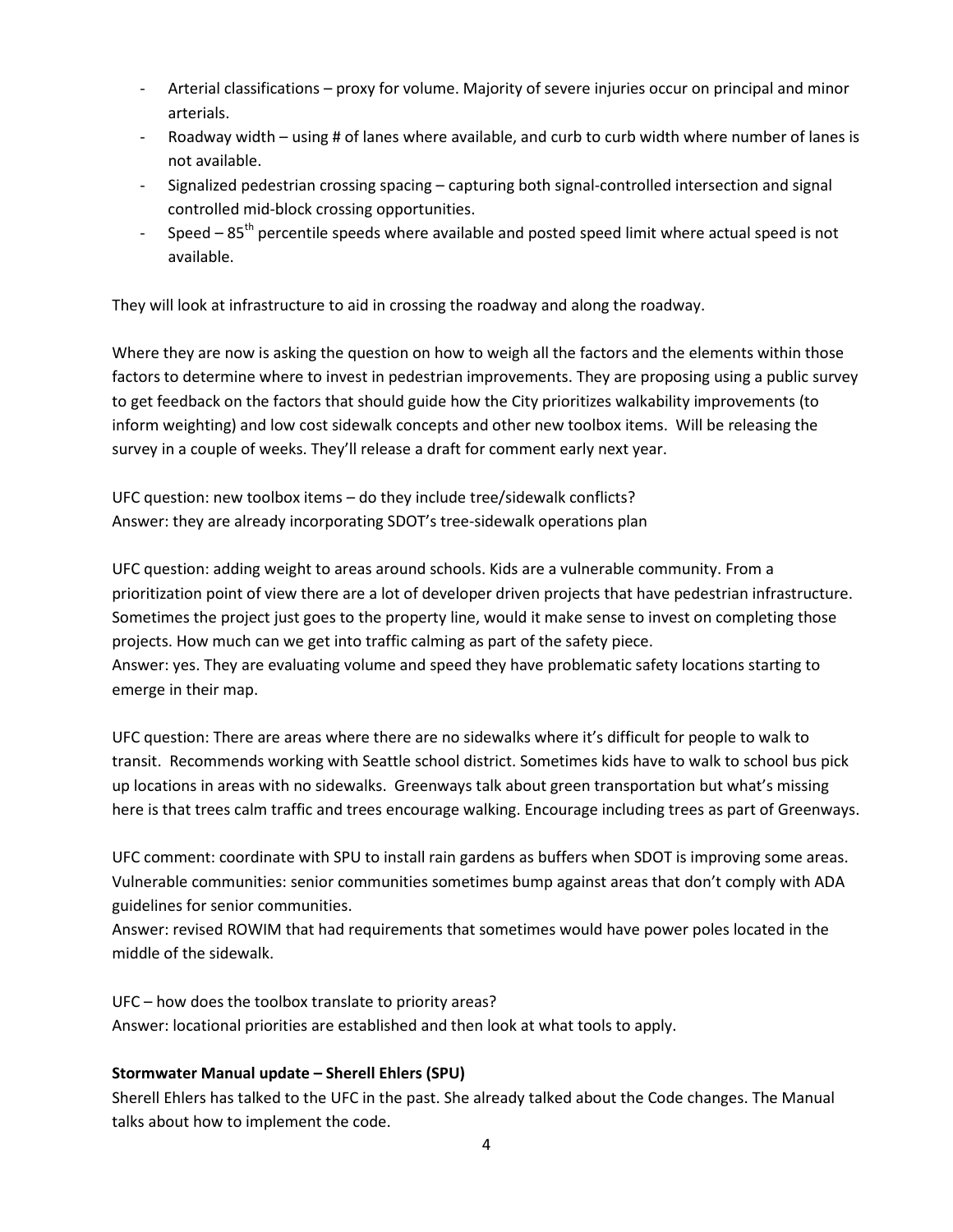Have a stormwater code and manual to protect life, property, surface waters from harm and meet requirements of state and federal law.

Wanted to revisit thresholds in the code and simplify the manual. The code has been adopted with minimum requirements for projects. Approved by council on September 21, 2015. Will be in effect starting January 2016.

Sherell walked the Commission through the different volumes of the manual:

- Volume I they put all minimum requirements in this volume for ease of use.
- Volume 2 construction stormwater control
- Volume 3 project stormwater control
- Volume 4 source control

Volume 5 – enforcement

Appendices  $- A - I$ 

More studies on the stormwater value of trees would be helpful. They can't bring the importance of trees up with Ecology without data to back it up. Having the comparison of trees vs. other stormwater retention properties.

Sherell walked through the volumes and mentioned changes that will take place.

Timeline: Spring 2013: outreach to frequent users Summer 2013: initial outreach Fall 2013/Winter 2014: public outreach Spring 2014: initial drafts available for public comment Spring/summer 2015: legislative process and formal public review for 2016 Stormwater Code Update Fall 2015: Director's Rule process and formal public review for 2016 Stormwater Manual Update Comments due October 18, 2015. January 2016: stormwater manual and code are scheduled to take effect.

## **Comp plan recommendation - continues**

Move to the next meeting

## **Arboretum Botanical Garden Committee visit**

Andy Scheffer, Mike Schwindeller, and Sara Reichard (UW Bonatin Gardens Director) visited with the UFC.

Public relations issues – how they convey removals to the public will be critical. They have 4 x 8 banners to communicate tree removals. They will add signage in the area of restoration. Will also have a press release on the website. Having interpretation along the trail that talks about canopy in the arboretum would be helpful.

The arboretum has 20,000 collection plants going back to the 1930's. It's an opportunity to get the collective message across to people. Why the arboretum is important (it's a museum) and also say why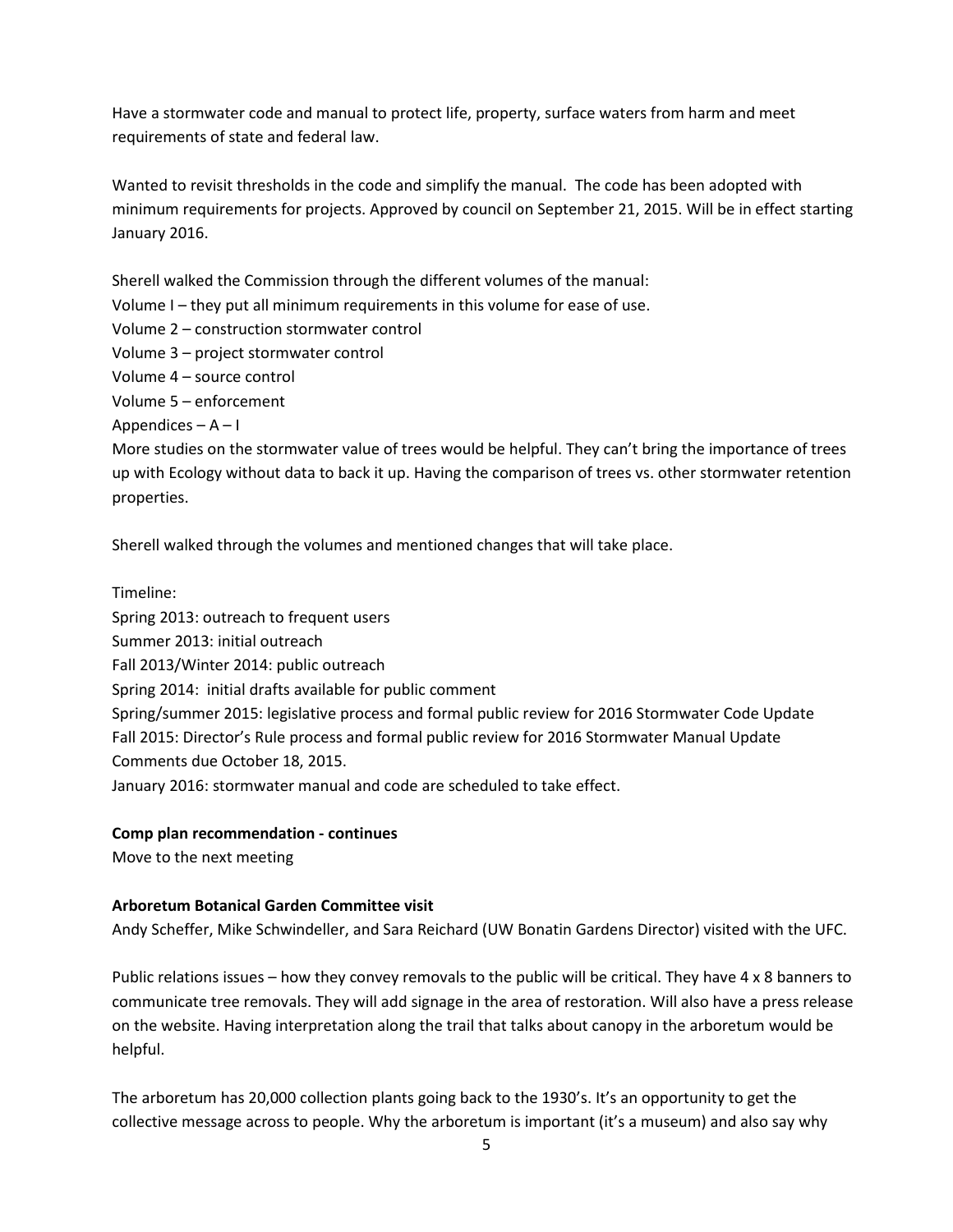canopy cover is important. Clarify the role of the native matrix in this tract of land. Construction process is a two-year process. When they start construction they will place a protection box around trees to be preserved and include the value of each tree. This has helped with the construction contractor assuming responsibility for protecting the trees.

UFC comment: the public relations problem will be the public's perception of the arboretum removing large trees and the impact that it has to the city's canopy cover. Especially when very large, old conifers are being removed. Removing native trees and putting exotic trees doesn't help with native wildlife.

UFC – in order to replace canopy, the project could fund planting of street trees. Also, will there be follow up for tree maintenance (watering) for the replacement trees. Answer: that's already contracted. They have a good record with tree establishment contracts.

UFC comment- make signs large enough so they can be read by people driving by. Answer- they can do that and also place more information throughout the arboretum (at visitors center, etc.)

# **New business and announcements**

Steve – the TreePAC interviewed candidates last week. TREEPAC.ORG for link.

Donna – What is next steps for the City of Shoreline and SCL issue? Sandra will send the link to the digital recording for those that arrived late.

Richard – would like to see the impacts of SCL work within city of Seattle boundaries.

The UFC will vote about whether or not to weigh in on issues related to other cities.

## **Adjourn**

## **Public Input**

**From:** ruthalice@comcast.net [mailto:ruthalice@comcast.net] **Sent:** Monday, September 28, 2015 11:25 AM **To:** Bagshaw, Sally; O'Brien, Mike; Sawant, Kshama; Harrell, Bruce; Rasmussen, Tom; Godden, Jean; Burgess, Tim; Okamoto, John; Licata, Nick **Cc:** Aguirre, Jesús; Pinto de Bader, Sandra; Acosta, Rachel **Subject:** Fwd: Thornton Creek Alliance: Beginning with Cheasty, Please do not Repurpose Seattle's Greenspaces

**Thornton Creek Alliance Post Office Box 25690 Seattle, Washington 98165-1190**

Dear City Council Members: